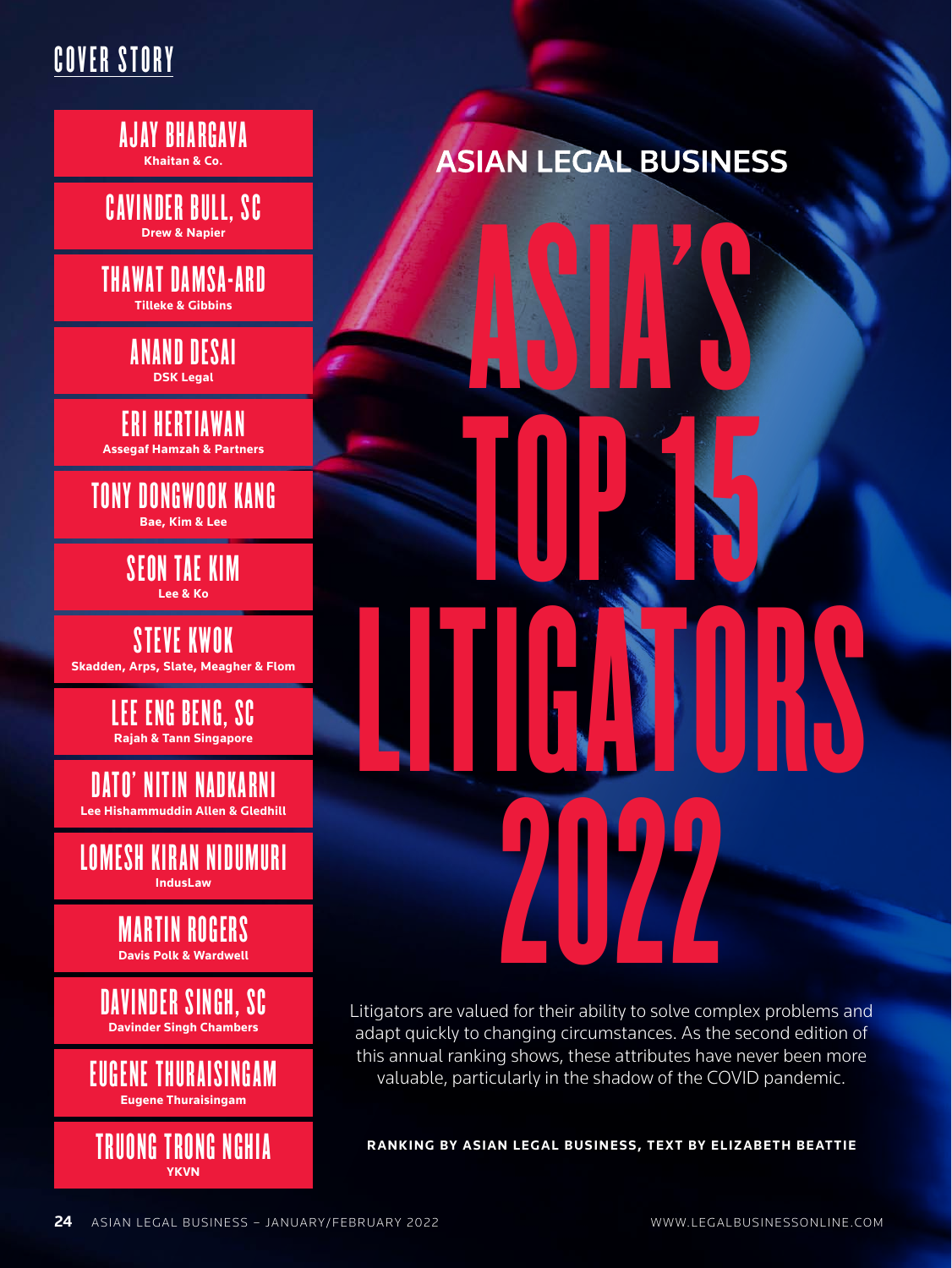# bkl BAE, KIM & LEE

## A conversation with Tony DongWook Kang, one of ALB Asia Top 15 Litigators 2022

**Can you tell us about some of your notable cases in the past 12 months?** Most of them are confidential. One that has already been published in the news would be the diesel-gate rooted criminal/civil case in which Client had great success, especially compared to other giant global motor makers. Another case where a globally well-known candy brand was involved, Client has multi-jurisdictional dispute in Germany, Singapore and Korea. We had a huge victory in the Singaporean court case last year, and hope it would trigger a chain effect in Germany and Korea.

#### **What has been your biggest motivation in your career?**

As a judge, I believe it was justice. As a litigator in private practice, it was and still is the desire to win and/or provide the best solution for Client.



*Tony DongWook Kang Partner T: +82 2 3404 0158 F: +82 2 3404 0802 E: tony.dw.kang@bkl.co.kr*

*Bae, Kim & Lee Centropolis B, 26 Ujeongguk-ro, Jongno-gu, Seoul 03161, Korea T: +82 2 3404 0000 E: bkl@bkl.co.kr W: www.bkl.co.kr*

#### **In your opinion, what separates a great litigator from a merely good one?**

Frankly not sure if I deserve this fundamental question, but roughly, maybe it would be the possession of both of the bird's eye view and the worm's eye view. It requires to carefully review raw materials while possessing the ability to design a master plan, and is a very tough task since you have to be versed in every details of the (usually extremely complicated) case.

complex and processes change continuously during the ongoing pandemic, litigators need to be both sure-footed and nimble. And having honed their craft over years, apart from managing client needs and relationships under immense pressure, lawyers who made the second annual ALB Asia's Top 15 Litigators list stand out for being resilient, tenacious and strategic.

Some of these lawyers have known that litigation was their calling from the very beginning. Eugene Thuraisingam, partner at Singapore's Eugene Thuraisingam, has had a particular interest in criminal litigation since he was young. "I used to look out for newspaper articles reporting on criminal cases as well as always looking forward to television shows involving lawyers," he says.

"It was therefore natural that when I graduated from law school, I decided on a career in litigation which I have found to be fruitful. I have learnt that I enjoy solving problems immensely. I

# Submit As cases become increasingly | **SUBMISSION BREAKDOWN**

| <b>Country</b>     | <b>Number of</b><br><b>submissions</b> |
|--------------------|----------------------------------------|
| <b>Hong Kong</b>   | 11                                     |
| India              | 18                                     |
| <b>Indonesia</b>   | 4                                      |
| Japan              | 2                                      |
| Korea              | 11                                     |
| <b>Malaysia</b>    | 9                                      |
| <b>Philippines</b> | 3                                      |
| <b>Singapore</b>   | 17                                     |
| <b>Thailand</b>    | з                                      |
| <b>Vietnam</b>     | 7                                      |
| Saudi Arabia       | 1                                      |
| <b>TOTAL</b>       | 86                                     |

see every dispute as a problem to be overcome from the client's perspective," Thuraisingam adds, noting that the challenging aspects of the profession are often where he finds enjoyment.

"The challenge of immersing myself into that dispute, and strategising and challenging myself to find that one thing that will win the case is something I have found rewarding, fulfilling and most importantly, enjoyable," he explains.

For Cavinder Bull, chief executive officer at Singapore Big Four firm Drew & Napier, hands-on experience provided him with a lightbulb moment.

"I found it a very stressful experience preparing for the moot [at university] and had come to the conclusion that the experience was teaching me that I could not be a litigator. However, when I stood up to speak and questions started coming from the judge, I realised I could do this," Bull says.

In South Korea, Tony DongWook Kang, partner in charge of international arbitration and litigation of Bae, Kim &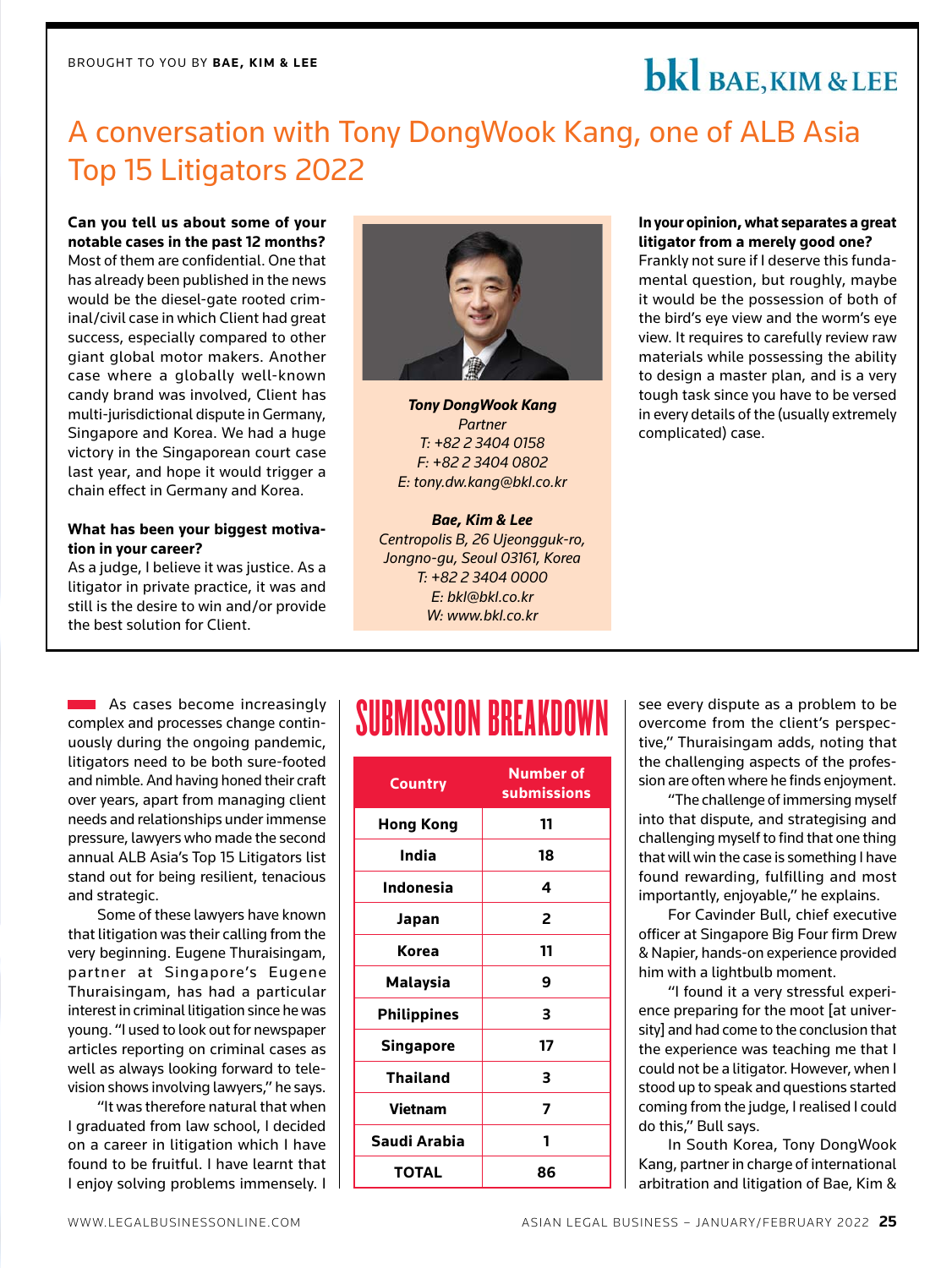### A conversation with Cavinder Bull, SC, one of ALB Asia Top 15 Litigators 2022

#### **Please tell us a briefly about your practice and your most notable cases in the past 12 months.**

My practice is fairly diverse and covers both court work as well as international arbitration. My court work focuses on corporate and commercial disputes, albeit across a wide range of industries, and conduct trials as well as engage in appellate advocacy. I enjoy the dynamism of conducting trials in the Singapore Courts and I enjoy the high intellectual challenge of appellate advocacy.

The international arbitration work is also engaging. I act as counsel in international commercial arbitrations and sit as an arbitrator in Investor state arbitrations. I have done arbitration hearings in various cities including Singapore, Hong Kong, London, Milan, Tokyo, Paris, Washington.

The last 12 months has been busy. I acted for the liquidators of oil trading company Hin Leong Trading in a fraud claim for US\$3.5 billion against the former directors and shareholders of the company. In particular, I led an application for a worldwide freezing order to be granted against the defendants in this case and following a number of hearings,



*Cavinder Bull, SC Chief Executive Officer T: +65 6531 2416 E: cavinder.bull@drewnapier.com*

*Drew & Napier 10 Collyer Quay, #10-01 Ocean Financial Centre, Singapore 049315 W: www.drewnapier.com*

successfully obtained the freezing order in the amount of US\$3.5 billion. I also continue to act for the former Prime Minister of Georgia in his claim against a professional trust company for a breach of trust which led to massive losses in an investment portfolio worth over US\$1 billion. Another noteworthy case was my representation of a Chinese State-owned company in a claim against an Indian conglomerate relating to the supply of equipment for the construction of a power plant in India. It has been satisfying to be involved in a broad range of cases in the last year and I'm hopeful that this will continue.

#### **What has been your biggest motivation in your career?**

I want to be involved in the most significant cases of the day so that I can have a part to play in helping to determine the important issues of the day.

#### **In your opinion, what separates a great litigator from a merely good one?**

To me, a great litigator is one who deploys his skill in court with integrity and marries that with a great thirst for knowledge of the law and beyond. He (or she) is someone who loves a challenge, values diligence and hard work, speaks clearly, listens carefully, and is tenacious in getting to the truth.

Lee, found his way to litigation as the result of a career evolution.

"I started my career as a judge 28 years ago, so after 12 years in the Korean judiciary, I did not actually have a choice but to adapt my prior training and experience in my private practice," says Kang.

#### **CHANGING LANDSCAPE**

Adaption is a critical attribute for lawyers, and for disputes lawyers in particular. Over the years, court craft has continued to evolve, requiring practitioners to adjust approach at the same time.

Kang notes such changes require a careful balancing act. "With advanced technology, court briefs are getting thicker……colourful and enriched with pictures, diagrams, charts etc that were never seen 20 years ago. However, this also is now causing extreme fatigue and stress to Korean judges. Since we have to eventually persuade the judges in the direction of our clients' favour, this always should be the most important factor to keep in mind. How to convince the judge more efficiently," he says.

Bull, meanwhile, observes that advocates now have less time to persuade a judge or cross-examine a witness. "It has required us to be much more surgical in our advocacy," he says of developments in this area.

While many things have changed as a result of technology, Thuraisingam says "the essence of lawyering remains undisturbed."

"At its core, good lawyering requires one to identify the one or two key issues that a case would turn on and to construct a case around the same," he says.

Considering the experience required for young lawyers in this field, Bull says "any aspiring advocate needs to immerse themselves in the courtroom."

"They need to spend time watching all sorts of hearings in court and they must seize opportunities to speak in court, even if they are simple and unglamorous opportunities. Often the price that needs to be paid to be able to spend time in court is hours of preparation; don't be afraid of that. It will pay dividends as it will enable you to understand what is going on in the courtroom and deepen your experience and you watch, learn and then step forward and speak. Do not be afraid. If you prepare well and speak clearly, you will do fine," he says.

But while preparation is key, there is also something to be said for a selective approach.

"For young lawyers, the temptation to throw the kitchen sink must be tempered," Thuraisingam says. "Instead of devoting equal air-time to all six arguments, one needs to learn how to prioritise the arguments. At the same time, being nimble and responsive to the court is vital."

"Good oratorical ability and drafting skills can only take one so far without efficient deployment. With experience, even in the most complex of cases, you will be able to identify the few issues that